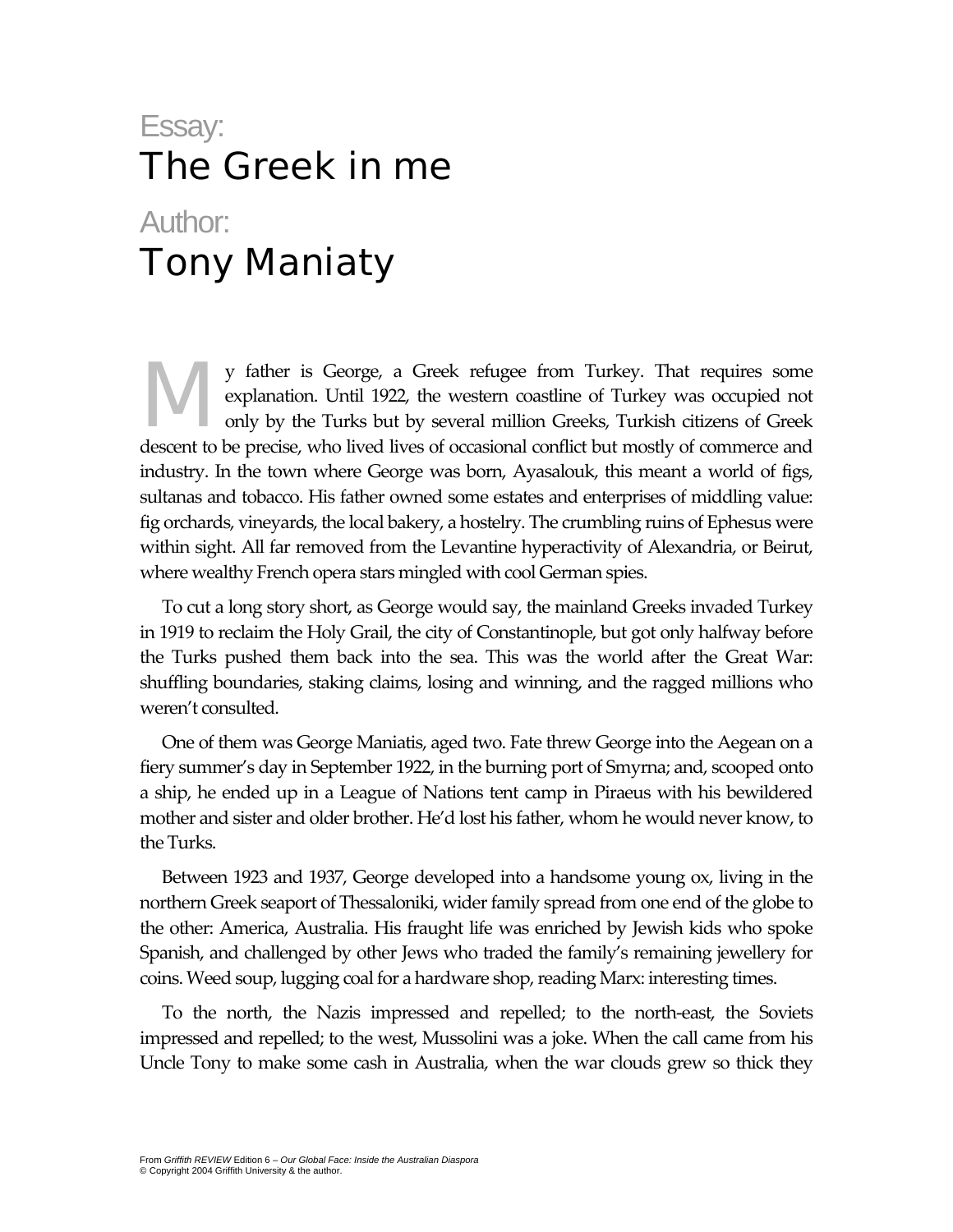were choking half of Europe, what else would a smart, ambitious and adventurous young man do?

## *Like millions in my century, I left home.*

*Where I began was pretty lousy, so I believed I was going somewhere better - a refugee*  with nothing much to lose. That's how they seduce you, how they lure you like some *houri into the Afterlife - or in my case, onto a rust bucket to cross the curve of the world. And being only 17, with energies I didn't understand, I fell for these dubious offerings. I fell. You do not suggest such impossibly hard things to yourself; a new life filled with complications. You dream only of the goal, of the shining glory. So I fell. In not having a father alive, I was a moral orphan of sorts. I left a Europe ravaged by the Depression and clouded by racism and came to the earth's farthest point. Hot and*  barren. I was nudged into taking Tony's offer of work in Australia; the long chain of *migration had, of course, found itself another hapless link. And I had found myself a guardian, if not exactly an angel. I planned to make a "fresh start", work hard for a couple of years and save money and go home. But that was five years ago. Now I am 22 and there is no way I can go back. I'm trapped.* 

is passport sits in Canberra, still. We Australians are great organisers, and our obsession with keeping records now seems a colonial gift as I hold the photocopy obsession with keeping records now seems a colonial gift as I hold the photocopy supplied by the Department of Immigration and stare into George's probing teenage eyes, themselves staring into a brass-rimmed lens in a Greek photographic emporium in 1937. He is Apollo come down from the mountain, garbed up in European splendour, set to conquer the New World. And the journey his prewar passport describes! Bustling ports that seem far too exotic now, in these hermetic times: off he went from Thessaloniki, down to Athens and Piraeus, thence to Alexandria, Port Said, Suez, Aden, Colombo, then the long haul across the Indian Ocean, dropping off fresh migrants to Perth, Fremantle, Adelaide, Melbourne, Sydney, Brisbane.

*I arrive late at night, Uncle Tony in his American Buick whisks me around the fringes of the city, lest I be seduced into Brisbane, a hole of a place but less of a hole than where he's taking me, which is a pinprick on the English-lan-guage map called Wondai. Tony has the cafe there, the Busy Bee, and he has a pile of dishes that need washing in boiling water.* 

The day George reached Australia he was no longer a Maniatis, but a Maniaty. This subtle and slightly ridiculous alteration meant nothing to him, believing it was the Australian way, but was to plague me for 20 years and sits at the core of this story. It's about the Greek in me.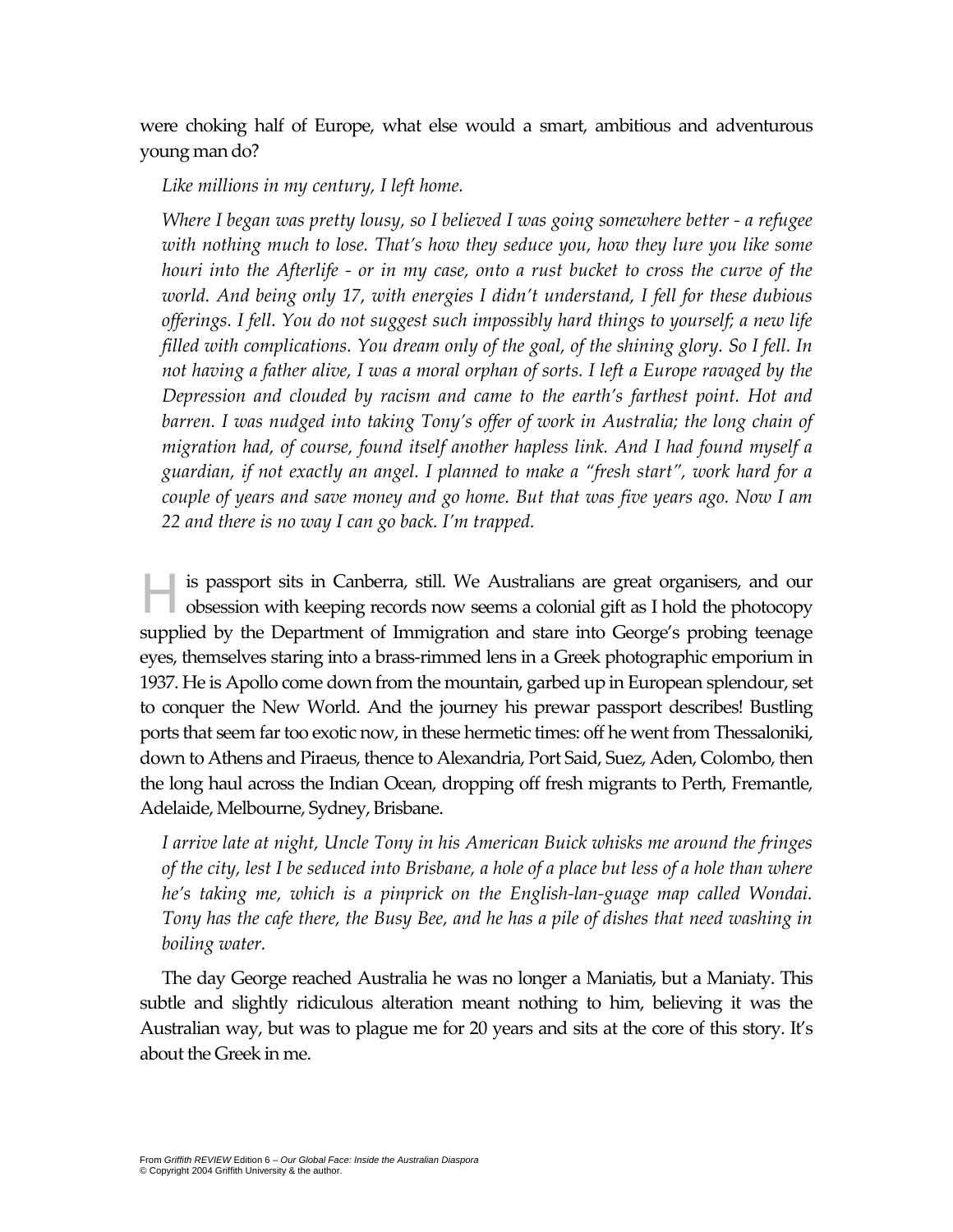I have always been a Maniaty, of course. My birth certificate in Brisbane (1949), my marriage certificate in Sydney (1996), my Australian passports (1968 and ongoing) and a dozen other well-flourished paper scraps testify that I was named, at birth, Anthony Emanuel Maniaty. That is still who I am officially when I am not being Tony Maniaty, the real me who takes out the garbage on Thursday nights, one more Australian with a wife and kids and mortgage who dreams the Australian Dream - large steady income, decent late-model car, beach house, living in peace - and dreams bigger dreams too, about unexpected creative explosions. *That* person is both alive and fantastic, a creation of many things. But this story is about the other me: Anthony Emanuel Maniaty, the official me at birth.

A half-Greek, two-dimensional entity; buried away in some file.

*The shed was mine. And I had my books, in English but that was all right. In fact best, the language of getting ahead! For seven hours a night, I was distant from the kitchen, away from Uncle Tony. In my shed, separated by a patch of weeds, I could read my books, delving into the Russian literary works that seemed at times far more ordinary than my own bizarre life.* 

*Tony lived right above the cafe, in a warren of untidy timber-lined rooms. There was nothing hidden up there, no embarrassment, no leanings to the sad or glorious past; it*  was just space, almost devoid of furnishings and certainly of love. Tony didn't *discourage me, but I understood his need for retreat. After those long days downstairs, the privacy of Tony's night space seemed to be all he had in this world, in his new Australian life. Maybe he was plotting his unlikely success up there. In five years I had climbed those rickety steps no more than a dozen times, and in the last year not once.* 

was named after my father's uncle, Anthony Emanuel Maniaty, who ran the cafe in **Exercise 2** was named after my father's uncle, Anthony Emanuel Maniaty, who ran the cafe in country Queensland that was George's first destination in what he regarded on arrival as a dry, inhospitable antipodean hellhole; though in the spring of 1937 it carried one substantial plus, or an attractive minus: no looming threat of Nazi invasion, which the people of Greece five years later would challenge with horrific consequences. Of course, the Japanese were waiting in the wings, but George didn't regard anyone outside of Europe as a threat. *His* enemies were back there.

George's Uncle Tony had already been in Australia since the mid1920s, linking up with brothers who'd come even earlier: two in 1910, to the warm dairy lands of southeast Queensland, running country cafes, in what now seems like almost a parody of chain migration. One struggled in Southport, cooking passable fish and chips until he got the call, went back to fight the Turks in 1919 and ended up dead in a trench, for the glory of Greece, the homeland. Others took his place on the battlefield, and in Australia.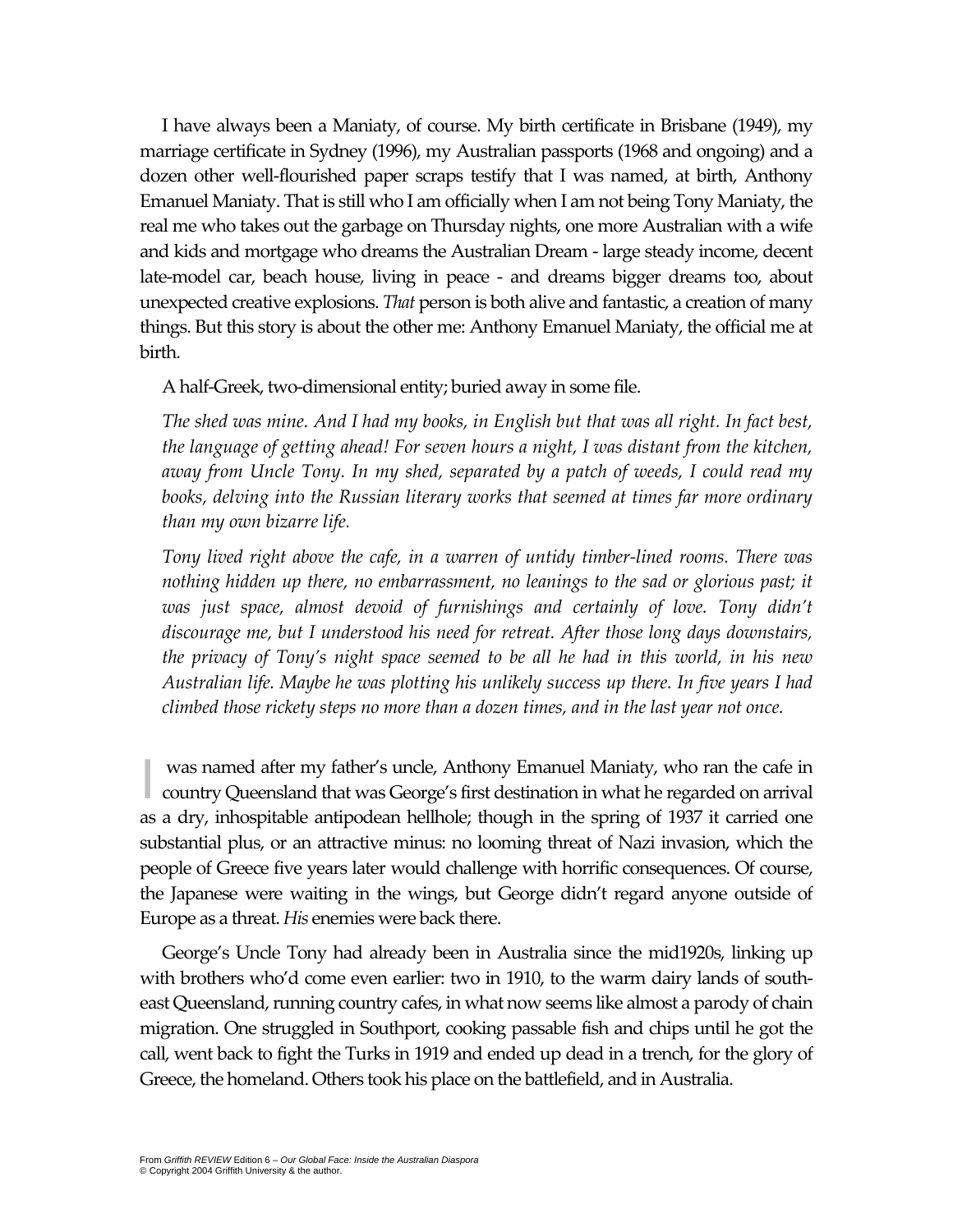*Tony got up early, no reason to sleep in. Pots clanged, and furniture scraped about with Tony's insistence on mopping the floors every day. The old blokes had come out to make money, to break that endless Balkan poverty cycle with assistance from migrant offspring, and then return as rich men do. They never did, of course; they planned with Athenian clarity, but what happened was always messier.* 

Peter Pappas at Nanango had turned an abandoned shop into a palace, redolent of *distant Manhattan with glass and mirrors, and Vic Marinakis tried the same in Murgon, in what should have been a goldmine and looked like a jewellery store: all mirrors, cedar panels and a cheap lino floor that passed for Grecian marble.* 

*To impress his peers, Vic had splurged 50 quid on customised Royal Doulton, to be shipped from England. While on order, in Vic's imagination, the crockery bearing the swirling initials VM dazzled his patrons: a ritzy scene from the latest Fred Astaire movie.* 

*But always, the war: somewhere between Southampton and the Cape of Good Hope, a prowling German U-boat sent Vic's embossed plates to the bottom of the Atlantic Ocean. He never recovered; paying for the plates that refused to surface, in a cafe that couldn't live up to its pretensions.* 

George headed off to Brisbane in 1940, tried to join up and failed, and worked the wartime cafes in that city of sex and soldiers. The Greeks ran their cafes, they ran their staff into the ground, some ran black markets, they went to garden parties at Government House to honour the brave Greeks' battle against the Nazi onslaught, they remained a swarthy clan at the periphery of what passed for Brisbane society, a clan of cooks mainly, and George hovered, neither in their world nor in ours. He said to me, years later, "I was a lost soul, you'd better believe it. I wasn't an Asia Minor Greek because I was only two when they kicked me out, not a mainland Greek because they didn't want *prosfyges*  refugees - there, I wasn't really one of the Greeks in Australia because I didn't want to be, I wasn't an Australian yet because I was a dago and the Australians didn't want us here. So I wasn't anyone. I was a stateless person."

As he said this, he was sipping Greek coffee and twirling his Greek worry beads and dropping earthy Greek swear words into his assault on a thankless world that didn't want him, and generally waving his thick hairy arms around and behaving, despite his King Gee boxer shorts and Woolies thongs, like a Greek. I believed in my soul that he was, had always been, Greek. And his Australian wife Phoebe, my dear mother with her hazel-green eyes, would stand at his side, accepting with a confusion of pride and awe this package of humanity that had appeared suddenly at a Brisbane City Hall dance and torn her from the cultural desert of south-east Queensland into the maelstrom of southeast Europe; though they'd never shifted from Brisbane, where they'd fallen hopelessly in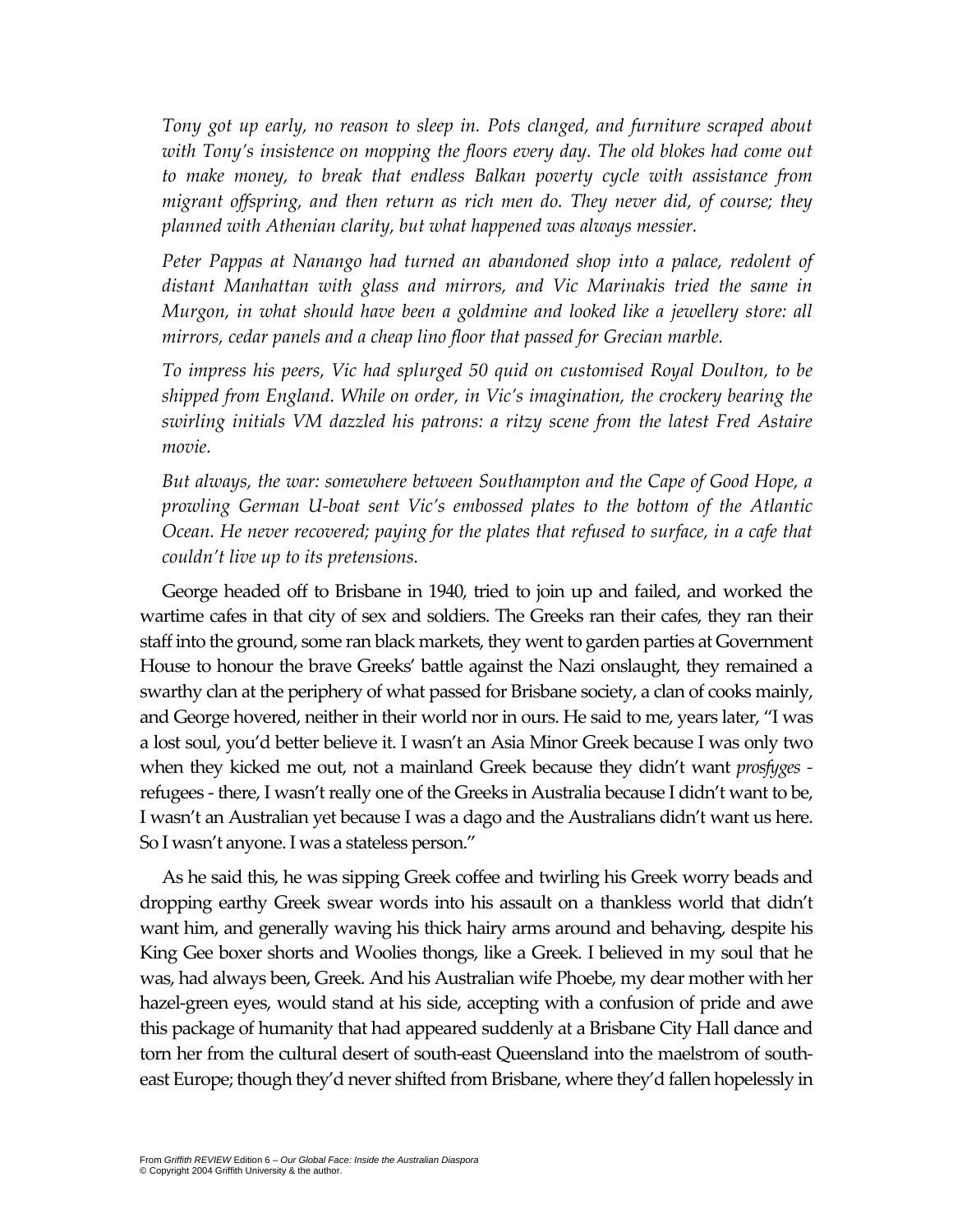love. It happened so fast, not without considerable pain and doubt on her side; like many wartime brides, Phoebe never quite knew what she'd got herself into. But the overpowering reality: George was Greek, and as drop-dead handsome as Clark Gable would be if he were Greek, hot as hell.

*My father sits in a Brisbane tram, it's wartime and there's a soldier in a slouch hat behind him, and Dad's about 25, in a sports coat and open-necked white shirt and resting his elbow on the tram window. He's wearing his gold watch, you can see it and also that big American car overtaking the tram, right behind him.* 

*But most of all his face, you can see his eyes: so dark and yet full of light, of radiant hope. He's going to retrieve his fortunes, the ones his family lost in Greece and Turkey 20 years before. He's on a tram, but when the war is over he'll be driving that big American car, and he'll be a winner too.* 

e grew up: me and my older brother Jim. We grew up in and around Brisbane as half-Greek kids do, behind a series of corner shops, all older than their inhabitants half-Greek kids do, behind a series of corner shops, all older than their inhabitants and all in worse shape, cramped spaces with mice and warped timbers, flaking Dulux paint, rusting iron roofs, rust chewing hungrily into signs for Bushells Tea and Cottee's Jelly. We took shelter in our pathetic cabins, driven by Dad's exuberant migrant energy and desire to escape. Those shops were our ships, always docked yet taking us on to fresh destinations, new shops; with George our slightly crazed captain at the helm and trusty Phoebe as first mate. We felt lucky, staying afloat. In 1958, identity was not an issue. We didn't stop to think about it.

We were the Maniatys. We ran shops. Wasn't that enough?

*In the humid sub-tropics, we had one store; another, another. It was in George's blood to keep moving, and his blood was our blood. But things were different; our shops were not the hub of community anymore.* 

*Dad and Mum merely filled the gaps: a loaf of bread, a tub of ice-cream, fags. As promised, a supermarket had come from America, and everything inside it was American. It's getting more like America every day, Dad says. They don't call it mixed business anymore, but retailing. It was atmosphere and mood, a sense of progress and a realisation that the postwar era was well and truly over.* 

*And myself at 17, fresh out of Redcliffe High School?* 

*I was observing my feet, watching them grow rapidly, and waiting for that necessary moment of pure balance between the past and future, to jump: to leave all this behind and enter something else. When the moment came, I was working as a teller in the*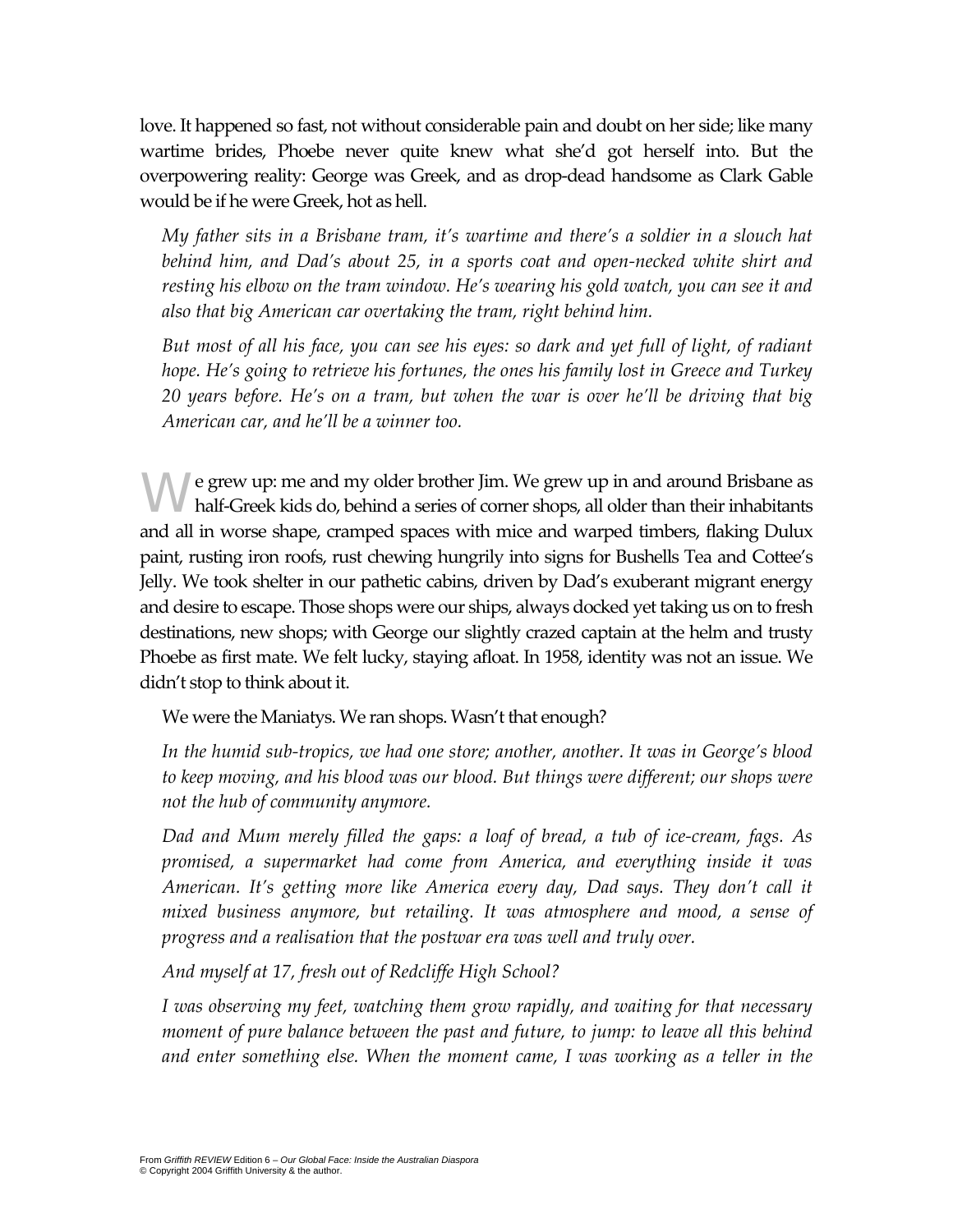*bank. I saw an advertisement in The Courier-Mail, stopped counting money and applied for the job.* 

May, 1967. The universe is exploding and I'm in the box seat. For unfathomable reasons, the Australian Broadcasting Commission selects Tony Maniaty, half-Greek shopkeepers' son with a pencil-thin black tie, to be its next journalist. It's taken three grimy, sleepless decades of toil but George the refugee - the *prosfyge* - witnesses this Australian miracle: in a single biblical generation, his two boys have become professionals. Jim is accounting and I am reporting, trundling around Metropolis with a cynical camera crew and poking lenses into other lives and pretending to know everything under the boiling sun. We have escaped the gravity of being half-Greek; we're free and equal at last. The only problem is that name. Maniaty. Nobody can pronounce it properly, nobody can spell it.

Rhymes with ratty, I say. Or take your pick: tatty, batty.

step onto the tarmac, and Greece hits me. High summer in the Aegean, 1968. I step onto the tarmac, and Greece hits me. High summer in the Aegean, 1968. I discover Greek cousins, Greek wine and food, Greek chaos, Greece. The genetic sledgehammer that nobody warns you about: a deeply hidden virus is buckling my knees on the tarmac. I still haven't cleared customs. I still haven't faced the mystery of my half-Greekness, yet I know in that split second of intense, dry heat all there is to know of Greece, all that I will ever feel about Greece, all that my father's Greekness means to me. His curse becomes my spirit. And I am 19, Hermes with a suitcase, god of travellers and merchants.

A military coup has turned Greece into a police state with tavernas, plate throwing and ancient ruins. The glory that was Greece is everywhere, and nowhere to be seen: democracy is dead, a farce parading as law and order. The goons are back, 25 years after they dangled a swastika flag off the Parthenon. This time they're Greek goons. My cousin rushes in: "Have you heard the news? The Russians have invaded Czechoslovakia!" Goons are taking over Europe again. Seated in a cafe, sipping my ouzo as history unfolds, I'm in no hurry to return to distant Australia.

The language is instantly mine. I can't speak it, but I feel every vibration coming off every Greek mouth, capturing every moment that George has spoken in Greek since I was born. Everything is stored in my fertile brain, everything Greek is mine. I have come to take possession of my ancient bones. The only problem, other than my crushing lack of Greek, is that name. Maniaty. Who changed that? Why does it have a "y" at the end?

Somebody changed it. In Australia, in 1910. It's too late now.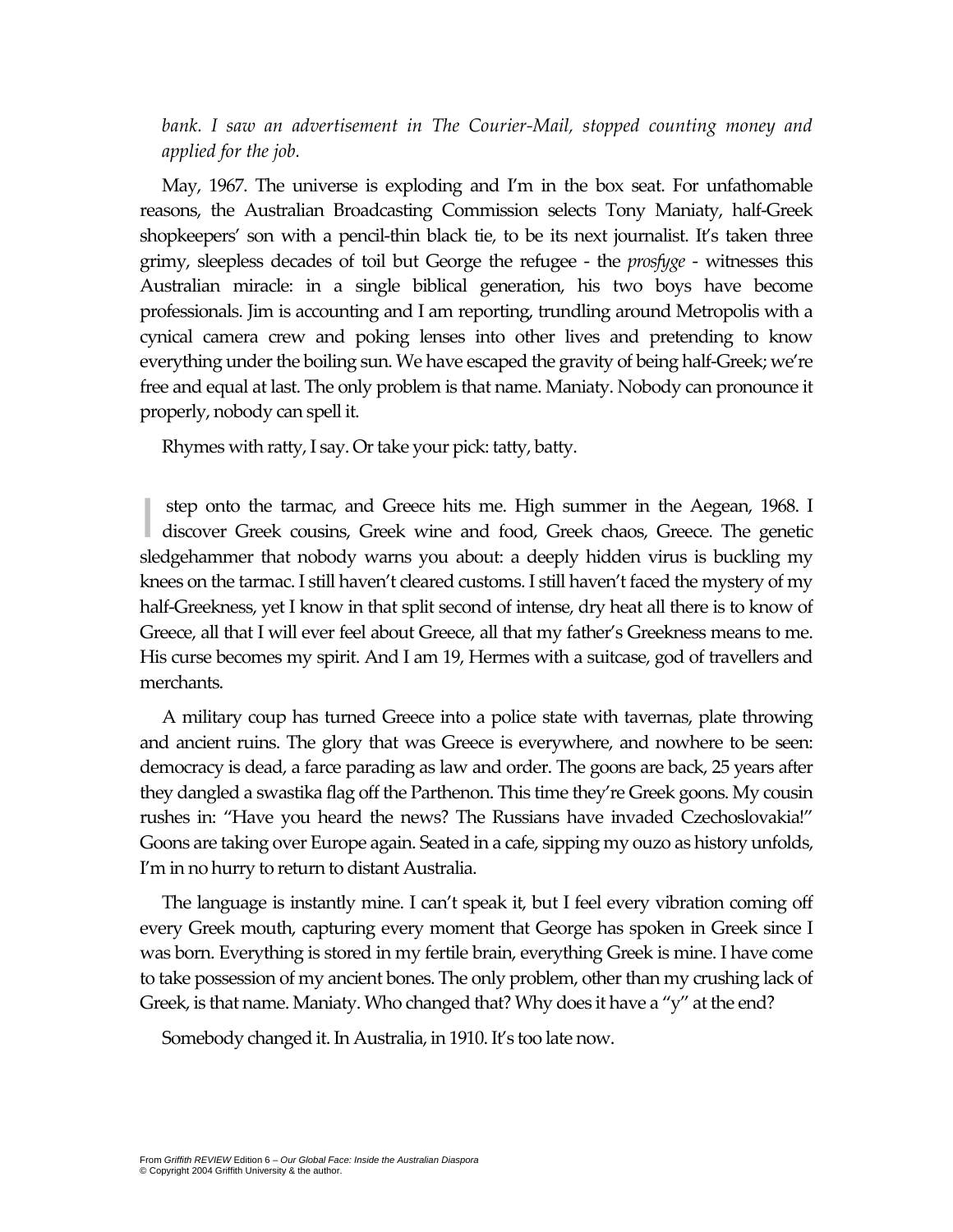A N N are you called Maniaty, and not Maniatis?" Sixteen years later, I am sitting in the chaotically disorganised bureau of an Athenian academic, a philosophy in the chaotically disorganised bureau of an Athenian academic, a philosophy professor with a nose for mysteries. The air is at least four centuries old, and has a certain density; the window is so grubby that we might be anywhere from Moscow to Lagos. Blurs of traffic roll by, but muffled noises give it away: the yoghurt seller calls for customers in Greek as thick as the product he sells, and the chestnut man mocks everything poetic and precise about his mother tongue.

"I now have the answer." Blown off course by intense research, I was doodling one night and it rose from the paper, with an awful clarity. I'd been looking in all the wrong places: an attempt by my Greek-Australian ancestors to disguise their Greekness, or a belief that good Anglo names should end in a "y" and not "is": hence Maniaty and not Maniatis? Some rationale for what otherwise was the work of a heartless prankster, who might as easily have switched the surname Blue to Bluey?

The professor shifts in his seat. "And what is the answer?"

"The answer, my friend, is a mistake. As you know, the Greek letter "s" takes two quite different forms. In the middle of a word, we use sigma in its rounded form, like this: **σ** And at the end of a word, sigma has a rather long tail, like this: **ς** Bear in mind that we are talking about handwriting, in an era before either typewriters or computers. Notice if we write down the name Maniatis in Greek, we get this: **Μαυιατις** You can see how easy it might have been for an Australian immigration official in 1910 to look at that mess and shift it back into an Anglicised version, joining the final "i" and "s" to create a "y". Hence we end up with Maniaty."

The professor sits there, quite stunned. "You've got it, that's it!"

I am stunned too. I've cracked the mystery. And I am liberated, and vindicated: Greekness has called, I've responded. I am stirred to further action, to the source: across the Aegean, to the country and coastline where all this began.

ncle Tony had the only surviving photo of the Ayasalouk house. He showed it to me, his great nephew, in Australia in the 1960s. The glimpse was hardly worth it: a fragment of window, wooden latticework, and stone surrounds, say three metres by five metres. Behind this, unseen, was presumably the vast Maniatis estate, source of several generations of effort and prosperity. This was where Tony was born, the house in Turkey where my father was born, and where a Maniatis of my own generation would have been born. I'd gone as far back in time and place as history allowed. U

*Nothing had changed; the house was destined to go nowhere, locked as it had always* been between three crumbling supports of a Roman aqueduct. It consisted of a double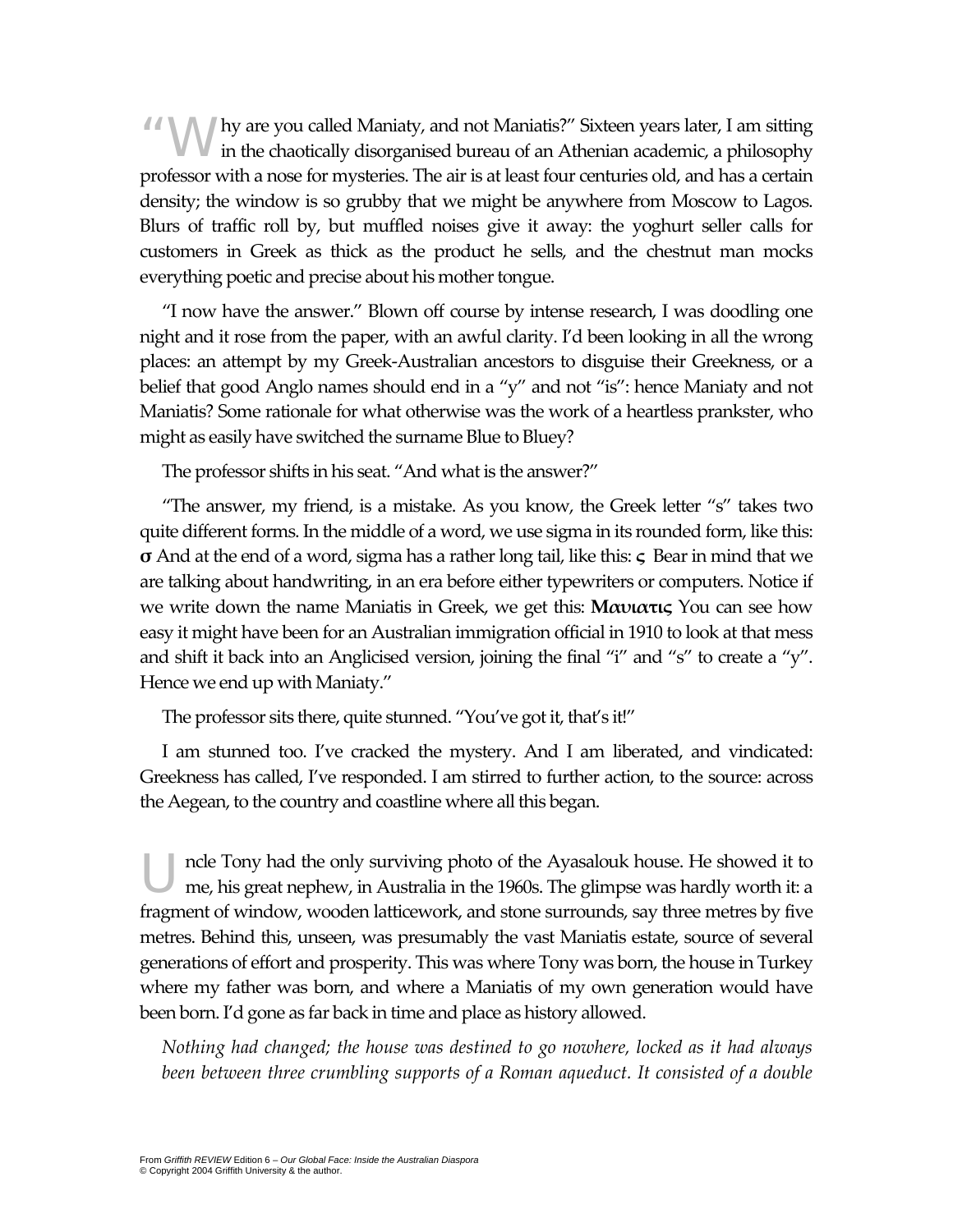*front, two stories high and painted blue, not turquoise but a very peaceful blue. On the street was a storeroom, once for horses and carts. There was a staircase, and on the first floor were two alcoves in lattice. That's the part they'd embellished most, the Middle Eastern touch of lattice. A grapevine crawled up to one of the alcoves, lace curtains were drawn at both windows. Somewhere inside, my father was born. Tightly compressed between the ancient stones! Among these ancestral ruins, George might have stayed and built another family, a Levantine identity, a different life. Instead he'd been bundled out of that doorway, into the night.* 

I was researching a novel, to be called simply *Smyrna*, which would bring George's journey closer to mine and help me understand what he'd been through, and what I might need to move forward. This was back when I believed that writing could help me sort myself out: literature as therapy. George couldn't live forever, but I was an immortal 35.

he arc of my interest in Greece gains height, but the quest and arc don't always correspond. A well-known Australian writer berates me at a literary festival: "You make so much of this Greekness in you, it's just a sliver down one side of your body." She's right, of course. And hopelessly wrong. Inside my bones I feel more Greek than human. And I believe this sensation can be captured and sealed, bureaucratically. T

In cloudy Brisbane, I park the car underground and help Dad up the concrete ramp. He's not getting any younger, and he's not getting any lighter. He's still that bloody ox that ran away from home, that sailed across the Indian Ocean on some Italian rust bucket. We've got an appointment with the Greek consulate.

"What is your village?"

"What do you mean, village?"

The official repeats: "You have to be registered in a village."

"I grew up in Thessaloniki, a million people. There's no village."

In Greek. "Nai, but first you'll have to prove you're Greek."

"What do you mean, I have to prove I'm Greek? I am a bloody Greek," he

says in his finest bloody Greek. So where is the paperwork to prove you're Greek? "I was a refugee, son. Do you know about the *prosfyges*?"

"Oh yes," he says, perhaps not for the first time. *A real nightmare.* 

An hour later we emerge with considerably more paper than when we entered. I don't know it yet, but this will become the standard routine for another eight years. I am trying to claim my birthright. My father is Greek, so I am Greek, and because I am Greek, I am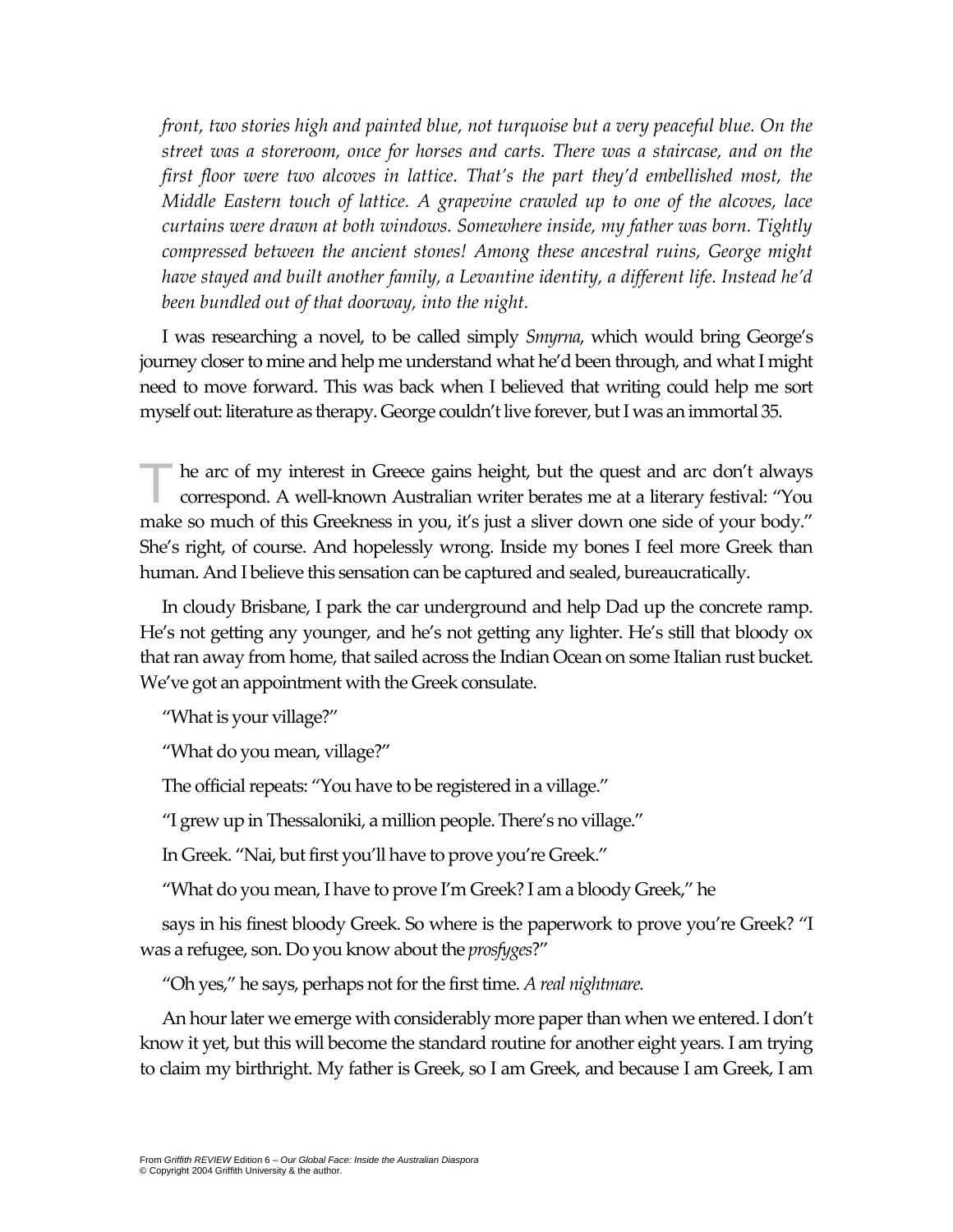seeking a Greek passport.

With Greece, everything is at once carefree, and impossible.

I'm filming television current affairs in Europe. The Berlin Wall has fallen, the Soviets are history, it's 1992. Haven't I done all this before? The tape is the loop of history. are history, it's 1992. Haven't I done all this before? The tape is the loop of history. Hungary has seen off the Turks, the Nazis, the Russians. I make my way south to Athens. I'm filming two women who run two Communist parties; very Greek. I'm also trying to get my Greek passport, still. That other loop keeps producing papers. *Haven't I done all this before?* 

My needs have shifted, critically. Now I want the passport because I'm living in Paris and working in France, and want to continue being one of the new Europeans, and that means having a European passport, and because Greece is now part of Europe, that translates to a Greek passport. This is the pure, clear reduction of what I am trying to do. Get my passport. Be, if not a Greek, then a European. Australia is slipping away.

Kostas runs the film production company but immediately wants to drop everything and help in my quest for a passport. "You need to register your birth in a Greek village. That's all, really."

I sigh. "But I wasn't born in a Greek village, I was born in Brisbane."

"Doesn't matter. You need to register in your father's village."

"My father was born in Turkey, in 1919. There's no village."

He shrugs. "Doesn't matter. We can register you in my village."

"It's that easy?" But of course I know it cannot be.

"I know the mayor personally. He will help us."

I could see it coming: "And we'll have to pay him?"

"What do you think we are, thieves? We have to pay him a visit."

For some reason, the mayor of the village is never available. Perhaps there

is no mayor. Perhaps no village. Perhaps the village is a metaphor, a secret code word, or something I'm not getting?

To surrender now is unthinkable: Greekness is never admitting defeat.

Since I am in Greece and my father is Greek, I am now Greek? No, it has nothing to do with my father. I am a Greek because I am Greek. I have taken possession of my own identity. None of this has to do with George now, it's beyond genes and ancestry. I feel Greek and I need to convert that emotion into an official document that confirms what I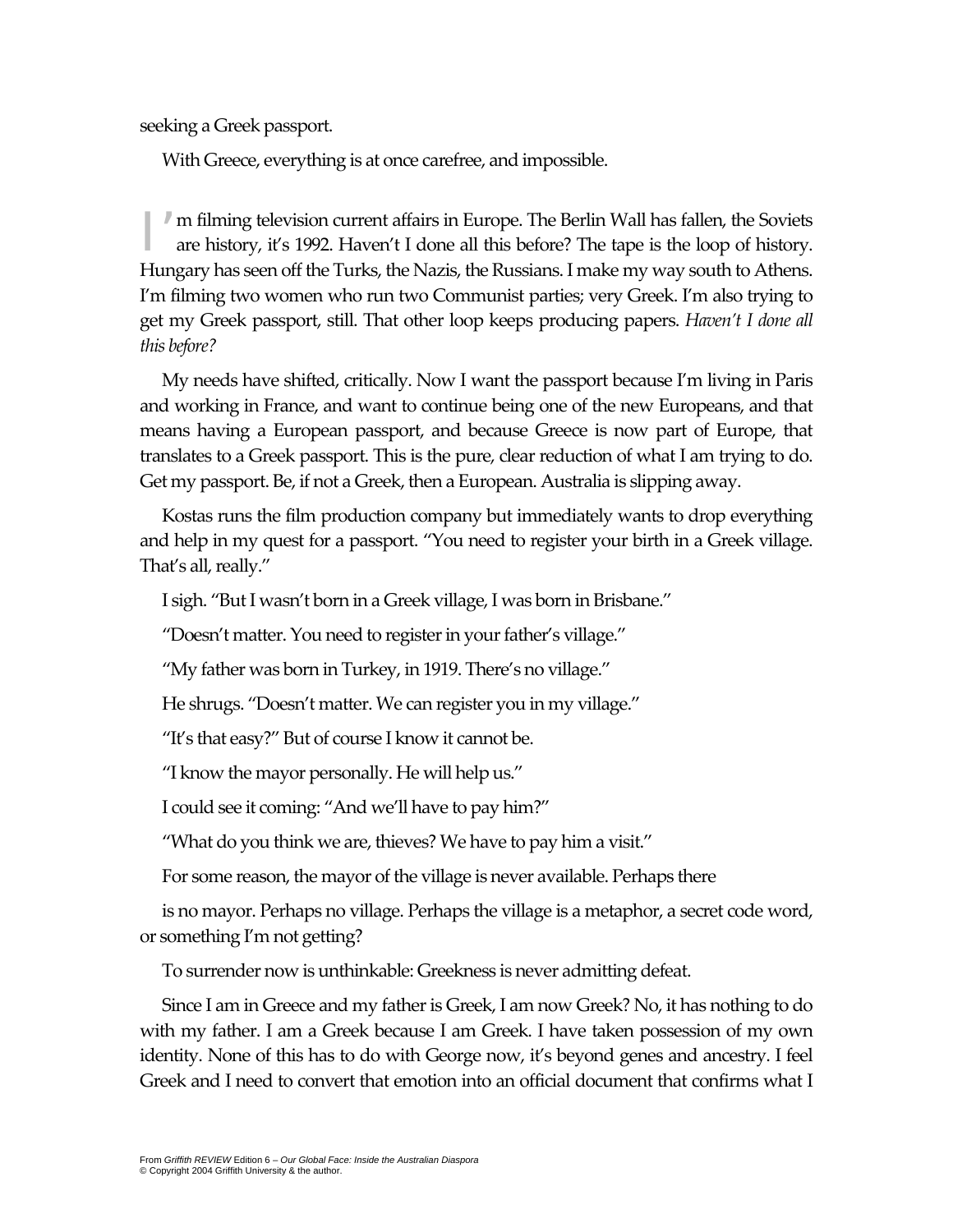feel is not ephemeral, nor the product of too many nights in smoky *bouzouki* clubs with a balloon for a head and a heart that's lost its blood and turned to pure white marble. I need to formalise my Greekness, if only to relax a little and enjoy it.

I'm looking for a slice of acceptance, beyond street-level Athens. I want something higher; bureaucratic approval from someone on the ninth floor of some government department for a blood transfusion of sorts. I'm happy to swap Australian blood for Greek blood. Maybe a brain transplant while we're at it, a potion that makes me wave my hands about, tablets for getting excited over small things.

The turmoil of George's early life is behind him; he's fled the scene of the crime. I'm slowly becoming a Greek and George is becoming an Australian. It's taken us 40 years to get this far. We're like that DNA spiral, entwining and swapping our identities as we progress: to what? I've moved beyond emotions into a quest for mechanical resolution: I want a Greek body, a Greek name.

y lawyer is Greek, Australian born. He has a Greek passport and is enmeshed in **the Greek community.** I am a Greek outsider, struggling after 40 years to prove my Greek identity. My lawyer can help. He is plugged into the Greek diaspora. *He* will make the necessary connections.

The plump consular officer in Sydney assigned to my case has a literary bent, so having written two novels seems a major plus. I should realise that literature has long lost its power to deceive or impress, but my desperation is dressed in smiles. She really likes my books, even if they are written in English. *English is the language of getting ahead.* Maybe it will get me beyond where I'm stuck right now, in 1994, in bureaucratic limbo.

"What we need to establish is your father's village."

"My father doesn't have a village. He was a refugee. He was born in 1919, under the Turks. Do you want the name of the Turkish town where he was

born? I've been there myself, I found the house …"

"It must be a Greek village. In Greece proper. You understand?"

"But he wasn't born there. How could he register there?"

She shrugs. "These things can be arranged." *Literature's loss.* 

No, this isn't about Greek bureaucratic inefficiency. It's about my own inefficiency as a human being, as someone unable to decide who I should be. Of course the Greek bureaucracy is inefficient, all bureaucracies are, but they didn't ask to be guardians of a lost century of suffering. I have to stop believing that I can achieve anything in this process other than the obvious and hopefully unchallengeable fact: I am an Australian.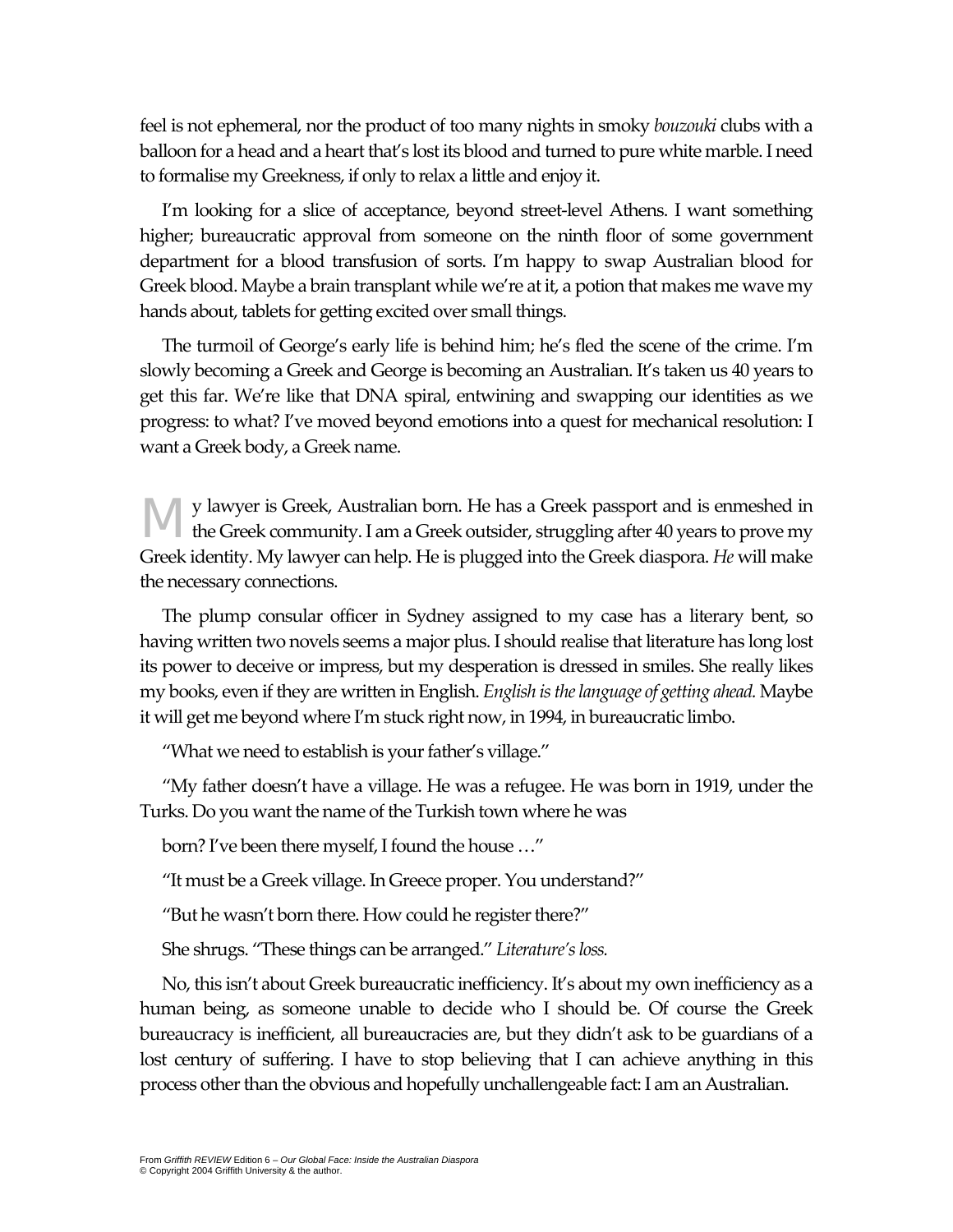That could be a step backwards,I tell myself. What am I doing?

Or it could be my salvation from Greece.

*A refugee from Greece, George had set to work, not washing dishes, of course, but trying to build and shape an identity. After 40 years, he still didn't know what that identity was. And now, emerging into the Athenian traffic, his grown son was standing on that same difficult bridge, waiting for the lights to change.* 

*He was becoming a refugee by default; his main allegiance was still neither here nor there, but stuck in the uneasy relation between the two sides.* 

ne day I was destined to wake up and realise how insane my quest for Greek identity was. Eight years before, I'd started the process, now the file was thicker than a hawser and deeper than the abyss, and I was no closer to holding a Greek passport in my hand. The actual paperwork, covered in a dozen red seals, ran to 56 pages and stretched sideways into Greek ministries and the Greek Orthodox Church, and filled two large folders, and I could no longer separate the official photocopies from the photocopies of the official photocopies. There were no originals, which was of course the whole problem. And in a crusty land of a thousand villages, I still couldn't find my phantom village. My quest was growing more erratic. O

Sometimes you have to declare, if not total defeat, then cease-fire.

Just as the sun went down on the British Empire, so the sun would set eventually on my international quest for identity. I had done my time in the newsrooms of London, I had lived on the boulevards of Paris, I had walked every backstreet in Athens. And on a balmy night under a fullish moon, in a taverna of no consequence, I retired to restock my energies and maybe get drunk. And with several waiters hovering and less than a single beer in my belly, in that outdoor dining room, somewhere deep in the 1990s, I had a very small epiphany.

At the steaming barbecue, through dangling blackened saucepans, I glimpsed a young cook grilling *souvlakia* and thought of George, of one photo we had of him basting a pig on a rotisserie, and those country cafes spread across Australia a century ago, ready to refuel the passing throng; not only Greek cafes but Chinese cafes. Yes: the Greeks and Chinese were partners in outback Australia, refugees and on the run from whatever evils lurked in Greece and China. Why was I thinking this? Because the cook at the spit in Athens wasn't Greek, but clearly Chinese. What was he doing in this city of gods? I saw in a flash how migration, hard work and acceptance were just raw components in the endless chain of survival.

The Greeks had gone to Australia, the Italians had sailed to America, the Chinese had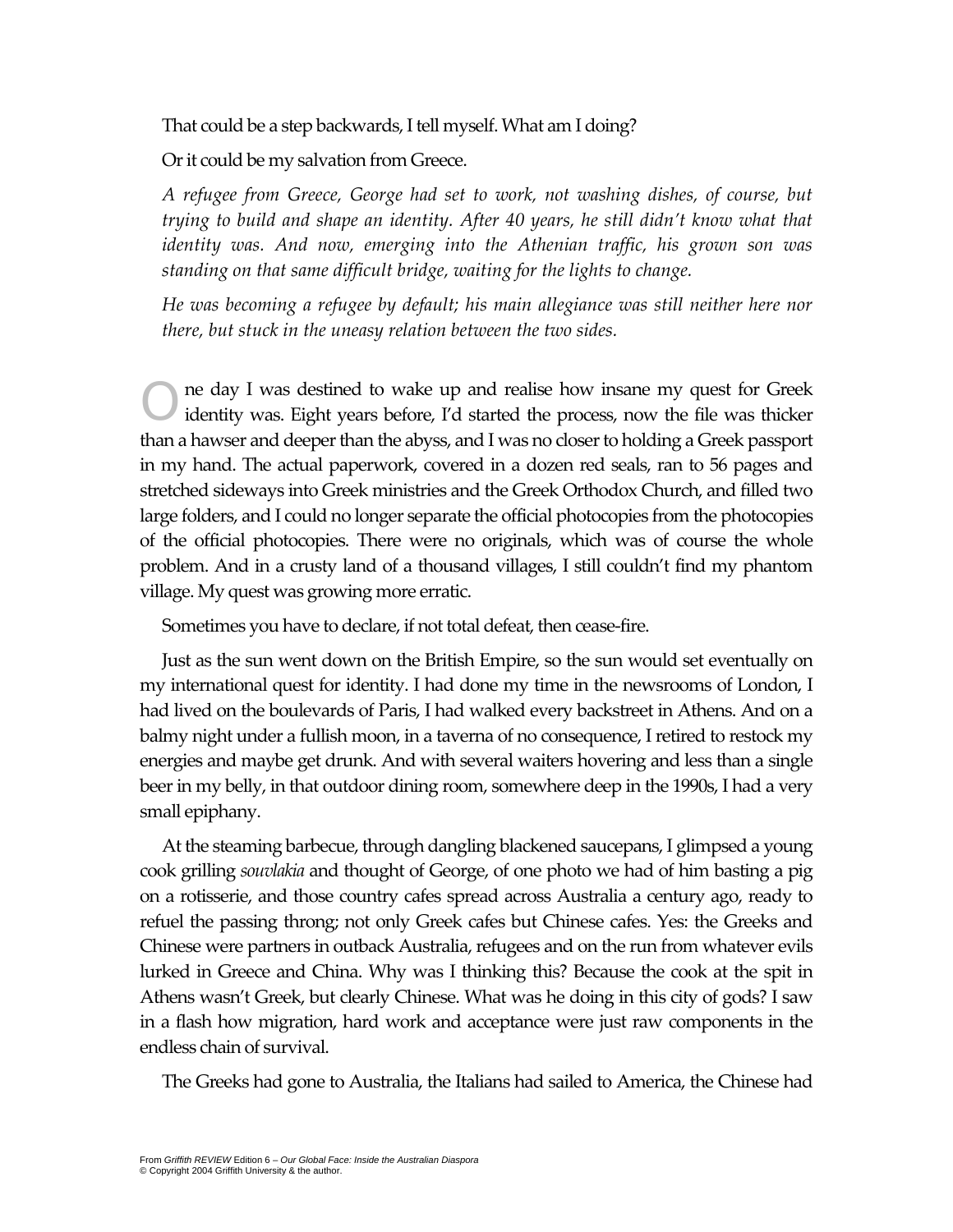gone everywhere; the Balts and the Lebanese, the Vietnamese, a whole leaking raft of humanity had shifted to the extremities of the world. Backs bent, motives attacked, their poor hearts tangled in red tape, but mostly they stayed. What madness made them head off to these other lands?

"You don't leave a country because you love it," George had said, "You leave because you have to or because you hate it, and unless you're a fool, you make a decision to stick it out. You meet someone and you marry, you have kids and make a decent life for yourself. People who talk all day about the Old Country get up my bloody nose. It's got nothing to do with the Old Country or the New World." He'd paused. "You stop where you find love. That's all."

I sank my beer. I needed to get back, to my wife and kids.

*Other lives might have seen greater turmoil, but I knew Uncle Tony's was quietly doomed: having come so far, so long ago, his now seemed to have stopped, here. Yes, he'd sought me to work in the cafe kitchen. But I wasn't blind to this. Why else would a man without a child, without children of his own, import his nephew halfway across the planet if not to place himself somewhere on that great chain of being? To say, really, I belong to the human race?* 

*That was the truth behind Tony Maniaty. But who, faced with a conflict as big as the world has ever seen, utters a thing so pure, and worthy enough of the gods? To say we share not only culture and blood but - love. In the distant, dying trenches, maybe; but in a greasy cafe a hundred miles from anywhere, to admit such a thing called for more than either of us could say - a declaration of our mutual interest, which in me would amount to self-betrayal, and in my uncle to a complete loss of pride.* 

*We were Greeks, which made it impossible; centuries of darker emotions had seen to that. Greeks knew the price of being Greek. Yet they were human, which meant it was not impossible either.* 

wo weeks ago, I received a call on my mobile. A colleague, pushing a four-wheeldrive Toyota across the Kimberley; headed for an indigenous arts festival. "Do you know the ABC is playing *Smyrna* on Radio National? Alex Dimitriades is reading it every day." She's churning up Outback dust and listening to the words I wrote about George and displacement 15 years ago. On the ABC, where I started work 37 years before. They sound like, and are, words from another century. T

*I'm writing secretly, in my head: "Now I must finish my lunch and coffee and gather more bits and pieces for my nest of words." But I am not a writer, he told himself. I am a reporter. I deal in undeniable facts. And high overhead, I look up and see a jet*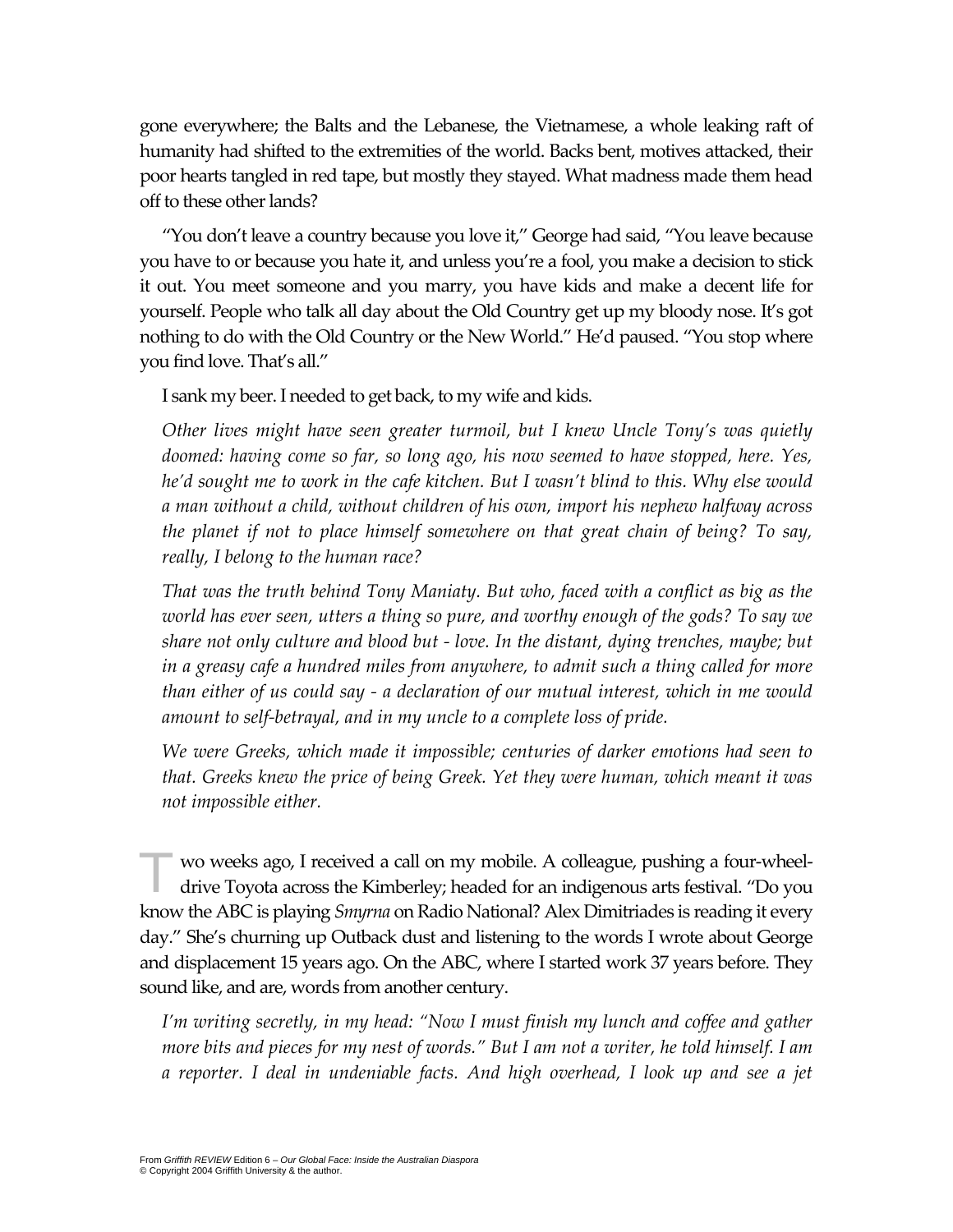*streaking miles above the city of learning. A golden dome was built here by the gods, a library of truths. And now the twin white jet trails appear to be splitting the dome above Athens in half.* 

And she's hearing this broadcast off a satellite and telling me by mobile phone, while embracing a culture that makes the Ancient Greeks look like newcomers. None of this seems out of place. It's 2004. Even Greece has joined the digitally-enhanced world. I look outside, see my boys chasing each other around the yard. Their mother has Latvian blood on her mother's side and Irish-Australian on her father's. We've given them Greek names. One looks Balkan, with brown eyes and olive skin. The other is pure Baltic, blue eyes and blond. I've done a George, of course, marrying out to the edge.

"Thanks," I say. "I'll listen in."

After two episodes I stop listening. Instead, I pick up a pristine, slightly yellowing copy of the novel, written by Tony Maniaty, not the person I've since become, and read it for the first time in 15 years.

*The beauty of this place isn't really mine, he thought. Whatever's shaped me so far can be traced to another land, and not Greece. Rough and stony too; but the windy exhilaration of Greece was replaced there by a silence. You could even hear it, standing and watching a thousand sheep in a clay pan. And every hundred miles or so in Australia was a deserted outpost, rocks gathered into walls, decayed by time, and falling down again in rough pyramids. Strange piles of rocks you came across, like totems. It was a horrific and engaging landscape that could quickly kill you. People were drowned or burned alive, despite heroic attempts to save them; they went out walking and never came back. Floods and fires: sheep were roasted on the spot.* 

*When things got rough in Australia, it was like something out of Dante's hell. All roads led nowhere, only further and further out, under a paper-thin sky.* 

I receive a parcel in the mail. A copy of *Smryna*, but not quite the one I wrote. It's a Greek translation. I flip through the crisp pages, seeing in the text the occasional word I know, but the rest is meaningless. It's all in here, of course, George's story and my efforts to untangle it, but locked inside that language I still can't read or understand. For a moment I laugh.

What if it becomes a bestseller in Greece? They'll fly me over to speak to the media. So I'll be Tony Maniaty - not Andonis Maniatis - speaking to the Greeks, in English, which someone will translate back into Greek, about a novel I wrote about Greece, in English, which someone has translated into Greek, which I can't read because it's not in the English I wrote it in.

*All the time my head is like this. Bound, unbound. Learning.*